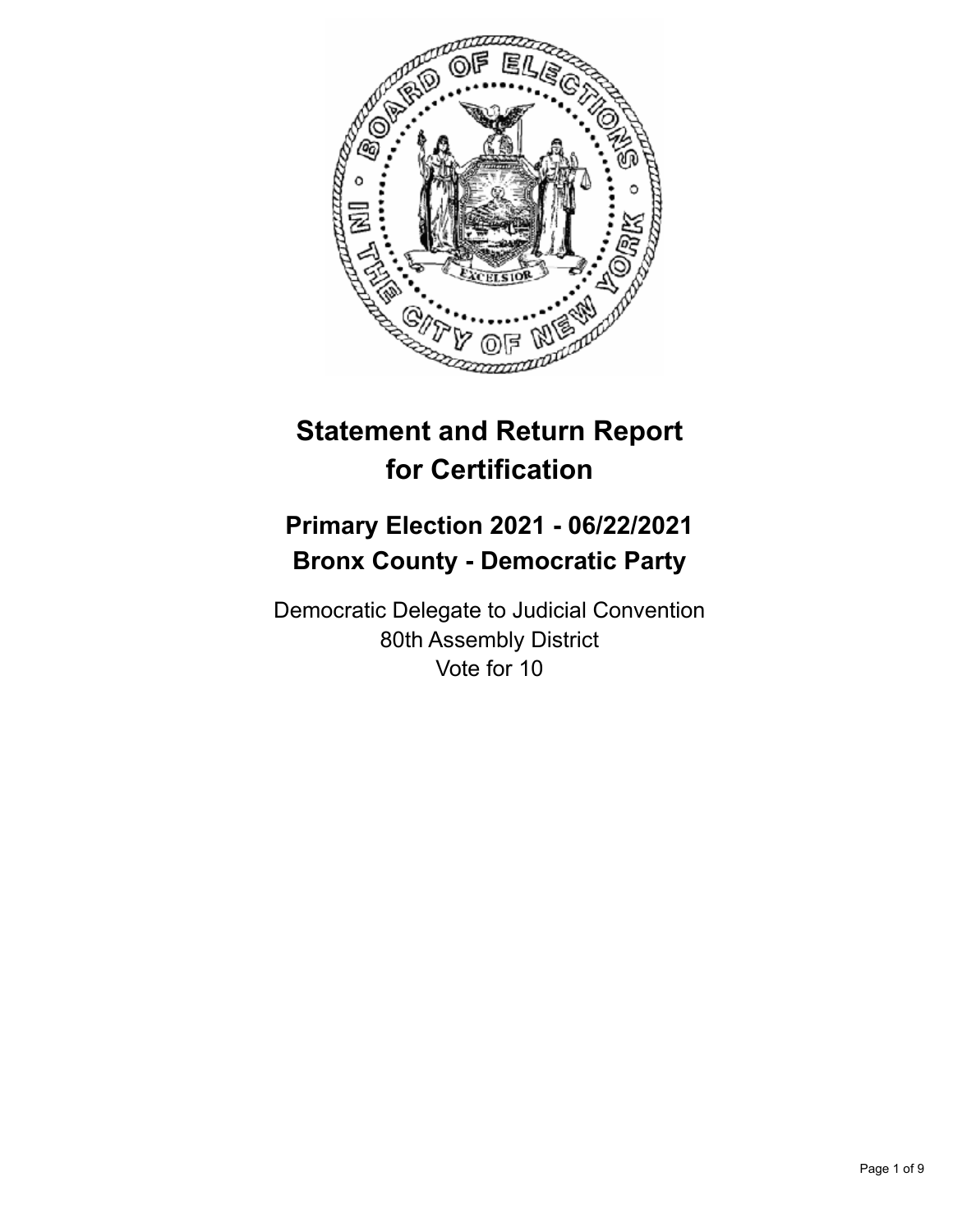

| <b>PUBLIC COUNTER</b>                                    | 8,168          |
|----------------------------------------------------------|----------------|
| MANUALLY COUNTED EMERGENCY                               | 0              |
| <b>ABSENTEE / MILITARY</b>                               | 899            |
| <b>AFFIDAVIT</b>                                         | 44             |
| <b>Total Ballots</b>                                     | 9,111          |
| Less - Inapplicable Federal/Special Presidential Ballots | 0              |
| <b>Total Applicable Ballots</b>                          | 9,111          |
| <b>DORCAS SUGRANES</b>                                   | 1,767          |
| <b>BRIANAH SIERRA</b>                                    | 2,472          |
| <b>ORLANDO RIVERA</b>                                    | 2,884          |
| SANDRA PABON                                             | 2,822          |
| <b>MATTHEW GONZALEZ</b>                                  | 2,255          |
| <b>MARIA DE JESUS</b>                                    | 2,924          |
| <b>CARLOS DANIEL SANCHEZ</b>                             | 2,046          |
| IRINA POLO-GUAMAN                                        | 1,500          |
| <b>EMMANUEL MARTINEZ</b>                                 | 1,748          |
| <b>JEAN B. HILL</b>                                      | 2,699          |
| LOIS MANGIONE                                            | 1,450          |
| MARIA D. GONZALEZ                                        | 2,914          |
| <b>JOSE RODRIGUEZ</b>                                    | 2,053          |
| DEIDRA R. MOORE                                          | 2,581          |
| <b>HAZEL MIURA</b>                                       | 1,721          |
| ARDHMIR MALZIU                                           | 1,113          |
| <b>DANIEL FLORES</b>                                     | 2,279          |
| <b>DESIREH GARCIA</b>                                    | 2,335          |
| AARON LEWIS (WRITE-IN)                                   | 1              |
| ABDOUL NOENZI (WRITE-IN)                                 | 1              |
| ABDOULIE CEESAY (WRITE-IN)                               | $\mathbf{1}$   |
| ABIGAIL FAELNAR (WRITE-IN)                               | $\mathbf{1}$   |
| AL SHARPTON (WRITE-IN)                                   | 1              |
| ALEXIS FLOWERS (WRITE-IN)                                | $\mathbf 1$    |
| ALINA DONE (WRITE-IN)                                    | 1              |
| ALINA K DOWE (WRITE-IN)                                  | 1              |
| ALISHA CANTY (WRITE-IN)                                  | 1              |
| ALTHEA STEVENS (WRITE-IN)                                | 1              |
| AMANDA FARIAS (WRITE-IN)                                 | 1              |
| ANGEL CRUZ (WRITE-IN)                                    | $\mathbf{1}$   |
| ANISSA ABI-DARGHAM (WRITE-IN)                            | $\mathbf{1}$   |
| ANNA CALCANO (WRITE-IN)                                  | 1              |
| ANTHONY BYRNES ALVARADO (WRITE-IN)                       | 3              |
| APRIL ROBENSON (WRITE-IN)                                | $\mathbf{1}$   |
| BENJAMIN CRUMP (WRITE-IN)                                | 1              |
| BENJAMON ELY (WRITE-IN)                                  | $\mathbf{1}$   |
| BRENDA NUNEZ (WRITE-IN)                                  | $\mathbf{1}$   |
| CHARLES SEACOAT (WRITE-IN)                               | 1              |
| CHRISTIAN AMATO (WRITE-IN)                               | $\overline{2}$ |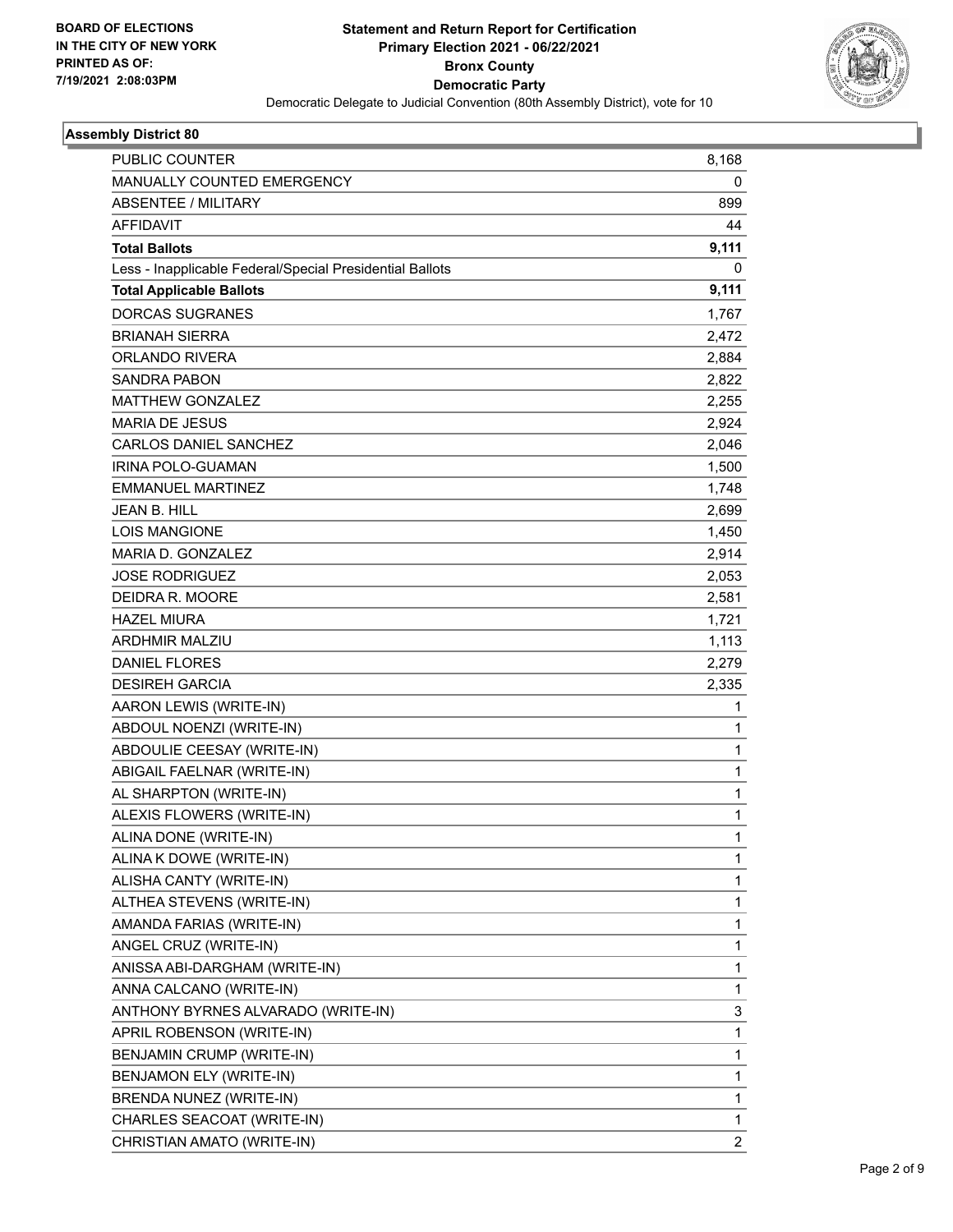

| CHRISTINA NUNEZ (WRITE-IN)          | 1            |
|-------------------------------------|--------------|
| CLIFFANIE BOWMAN (WRITE-IN)         | 1            |
| CY VANCE JR (WRITE-IN)              | 1            |
| CYNTHIA PRISCO (WRITE-IN)           | 1            |
| DAISY GALINDO (WRITE-IN)            | 1            |
| DALLAS DENT (WRITE-IN)              | 3            |
| DANIEL GLEAVE (WRITE-IN)            | 1            |
| DANIEL NUNEZ (WRITE-IN)             | 1            |
| DARCEL CLARK (WRITE-IN)             | 1            |
| DARRYLL WILLIAMS (WRITE-IN)         | 1            |
| DAVID KEELS (WRITE-IN)              | 1            |
| DAVID LANG (WRITE-IN)               | 1            |
| DAVID LAWSON (WRITE-IN)             | 1            |
| DIANA PENA (WRITE-IN)               | 1            |
| DIANE AYALA (WRITE-IN)              | 1            |
| DIANE CUCURALLO (WRITE-IN)          | 1            |
| DIANE LIGHTBOURNE (WRITE-IN)        | 1            |
| DONALD J TRUMP (WRITE-IN)           | 2            |
| DWAYNE DENT (WRITE-IN)              | 3            |
| EDMUND FORD (WRITE-IN)              | 1            |
| EDUARDO NUNEZ (WRITE-IN)            | 1            |
| EFRAIN ALVARADO (WRITE-IN)          | 2            |
| ELISA CRESPO (WRITE-IN)             | 1            |
| ERIC DINOWITZ (WRITE-IN)            | 1            |
| FERNANDO CABRERA (WRITE-IN)         | 1            |
| FIORELA LAGUARDIA (WRITE-IN)        | 1            |
| FRANKLIN ROOSEVELT (WRITE-IN)       | 1            |
| GARHELL BERKLEY (WRITE-IN)          | 1            |
| GEORGE DIAZ JR (WRITE-IN)           | 1            |
| <b>GREG MATHIS (WRITE-IN)</b>       | 1            |
| HECTOR LOPEZ BALLESTEROS (WRITE-IN) | 1            |
| HONG PAN (WRITE-IN)                 | 1            |
| ISCHIA BRAVO (WRITE-IN)             | 1            |
| ISMAEL MALAVE (WRITE-IN)            | 1            |
| JACINTH GRAHAM (WRITE-IN)           | 1            |
| JACOB LUCERO (WRITE-IN)             | 1            |
| JAMES BUDDEY (WRITE-IN)             | 1            |
| JAMES YOUNG (WRITE-IN)              | 1            |
| JARED VAN SMELLENBURG (WRITE-IN)    | 1            |
| JEAN HILL (WRITE-IN)                | 1            |
| <b>JESSE JACKSON (WRITE-IN)</b>     | 1            |
| JODY CHAFOULEAS (WRITE-IN)          | 1            |
| JOHN BENNETT (WRITE-IN)             | 1            |
| JOHN WILLIAMS (WRITE-IN)            | 1            |
| JORGE MARTINEZ (WRITE-IN)           | 1            |
| JORGE MOJICA (WRITE-IN)             | $\mathbf{1}$ |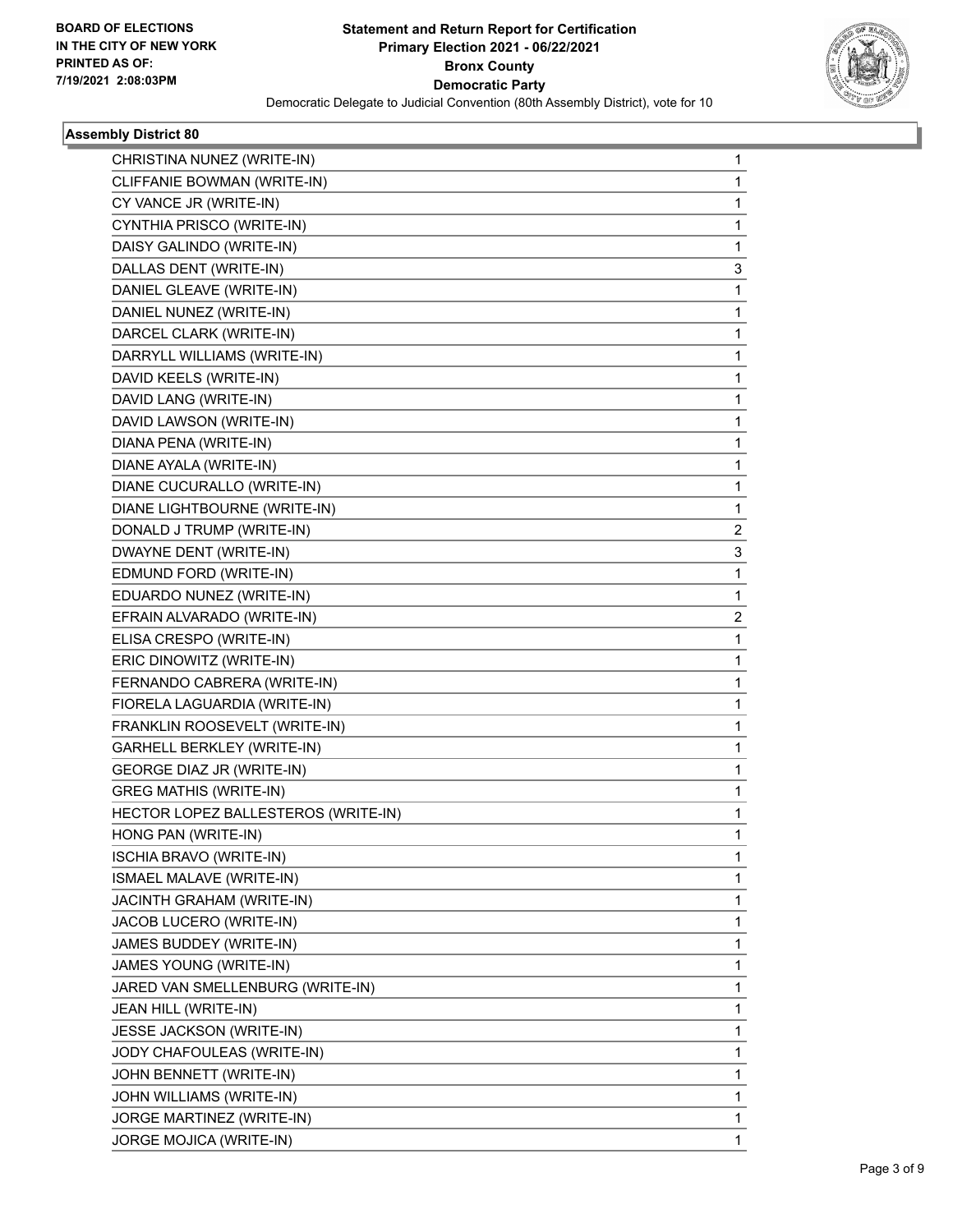

| JOSE GARCIA (WRITE-IN)             | 1 |
|------------------------------------|---|
| JOSEPH VILLA (WRITE-IN)            | 1 |
| KELLY MURPHY (WRITE-IN)            | 1 |
| KERRY MCLEAN (WRITE-IN)            | 1 |
| KEVIN CONN (WRITE-IN)              | 1 |
| KEVIN RILEY (WRITE-IN)             | 1 |
| KHADIZHA MUSCHETT (WRITE-IN)       | 1 |
| KIM FRENCH (WRITE-IN)              | 1 |
| KORTNEY B WILSON (WRITE-IN)        | 1 |
| LISA GARRETT (WRITE-IN)            | 1 |
| LOIS MARGIORE (WRITE-IN)           | 1 |
| LOUIS FARRAKHAN (WRITE-IN)         | 1 |
| LUBEN FARBEZ (WRITE-IN)            | 1 |
| LUIS SEPULVEDA (WRITE-IN)          | 1 |
| LUISA BUTLER (WRITE-IN)            | 1 |
| LYNN TOLER (WRITE-IN)              | 1 |
| MARJORIE VALASQUEZ (WRITE-IN)      | 1 |
| MARK GJONAJ (WRITE-IN)             | 2 |
| MARYANN BYRNES ALVARADO (WRITE-IN) | 1 |
| MECCA FOUST (WRITE-IN)             | 2 |
| MEGAN NICOLE DARE (WRITE-IN)       | 1 |
| MELISSA KEITH (WRITE-IN)           | 1 |
| MICHAEL BENEDETTO (WRITE-IN)       | 1 |
| MICHELLE BELFOR (WRITE-IN)         | 1 |
| MIHAMBO HASSEN (WRITE-IN)          | 1 |
| MIN JA HONG (WRITE-IN)             | 1 |
| MINHAZ MAHBUB (WRITE-IN)           | 1 |
| MIOSCATI DERAN (WRITE-IN)          | 1 |
| MYLES AKABAS (WRITE-IN)            | 1 |
| NATHALIO FERNANDEZ (WRITE-IN)      | 1 |
| NAVIED JOOMA (WRITE-IN)            | 1 |
| NICHOLAS PALES (WRITE-IN)          | 1 |
| NICOLE NELSON (WRITE-IN)           | 1 |
| NURUNESA KHANNAM (WRITE-IN)        | 1 |
| PAPER BOY PRINCE (WRITE-IN)        | 1 |
| PATRICK BUTLER (WRITE-IN)          | 1 |
| PAUL HUSSEY (WRITE-IN)             | 1 |
| PETER GALINDO (WRITE-IN)           | 1 |
| PIERINA SANCHEZ (WRITE-IN)         | 1 |
| PRIOCADALAZAR RODRIGUEZ (WRITE-IN) | 1 |
| RAFAEL SALAMANCA (WRITE-IN)        | 1 |
| RAHSHAN LIGHTBOURNE (WRITE-IN)     | 1 |
| RICHARD FORD (WRITE-IN)            | 1 |
| RICHARD SOTO (WRITE-IN)            | 1 |
| ROBERT PRESS (WRITE-IN)            | 1 |
| ROLANDO GALINDO (WRITE-IN)         | 1 |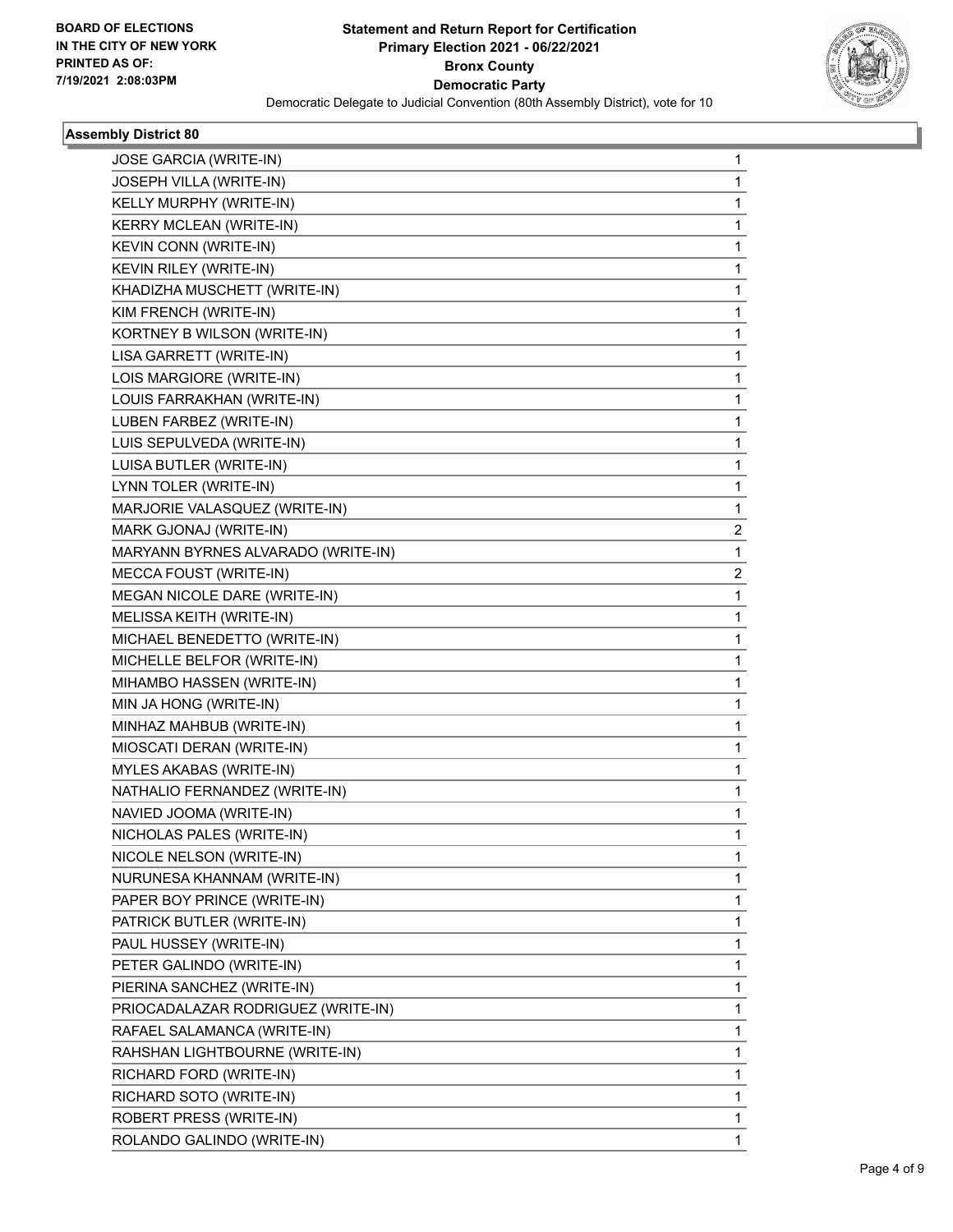

| RUBEN DIAZ JR (WRITE-IN)            | 2      |
|-------------------------------------|--------|
| SERGIO GARCIA (WRITE-IN)            | 1      |
| SHARI COUNCIL (WRITE-IN)            | 1      |
| SHEILA SANKHI (WRITE-IN)            | 1      |
| SHEINA LEDESMA LLANOS (WRITE-IN)    | 1      |
| SHERINE CUMMINGS (WRITE-IN)         | 1      |
| SHERMAN SPANN (WRITE-IN)            | 1      |
| SID TALIBMAN (WRITE-IN)             | 1      |
| STACEYAN DELEON (WRITE-IN)          | 1      |
| SUBRINA MOORLEY (WRITE-IN)          | 1      |
| THEODORE ROOSEVELT (WRITE-IN)       | 1      |
| TIESHA PEAL (WRITE-IN)              | 1      |
| TRAM NGUYEN (WRITE-IN)              | 1      |
| TSUBASA NAKAMURA (WRITE-IN)         | 1      |
| UNATTRIBUTABLE WRITE-IN (WRITE-IN)  | 160    |
| <b>VERENA POWEL (WRITE-IN)</b>      | 1      |
| VICTORIA FRIEDMAN (WRITE-IN)        | 1      |
| VILMA GABBAY (WRITE-IN)             | 1      |
| WENDY KAPLAN GOLDBERG (WRITE-IN)    | 1      |
| YHADHIRA GONZALEZ TAYLOR (WRITE-IN) | 1      |
| YHADIRAH GONZALEZ TAYLOR (WRITE-IN) | 4      |
| <b>Total Votes</b>                  | 39,871 |
| Unrecorded                          | 51,239 |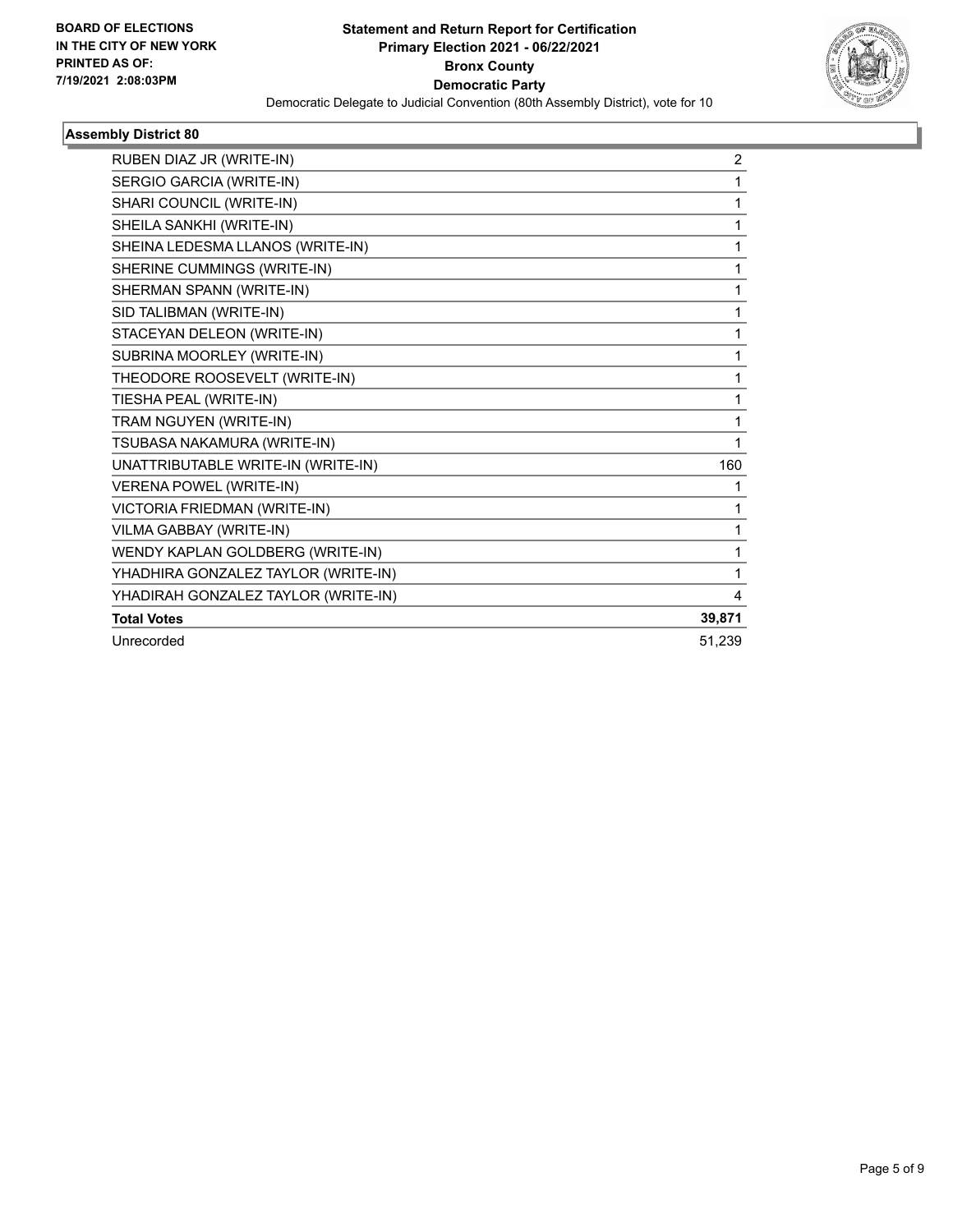

| PUBLIC COUNTER                                           | 8,168          |
|----------------------------------------------------------|----------------|
| MANUALLY COUNTED EMERGENCY                               | 0              |
| <b>ABSENTEE / MILITARY</b>                               | 899            |
| AFFIDAVIT                                                | 44             |
| <b>Total Ballots</b>                                     | 9,111          |
| Less - Inapplicable Federal/Special Presidential Ballots | 0              |
| <b>Total Applicable Ballots</b>                          | 9,111          |
| <b>DORCAS SUGRANES</b>                                   | 1,767          |
| <b>BRIANAH SIERRA</b>                                    | 2,472          |
| ORLANDO RIVERA                                           | 2,884          |
| <b>SANDRA PABON</b>                                      | 2,822          |
| <b>MATTHEW GONZALEZ</b>                                  | 2,255          |
| <b>MARIA DE JESUS</b>                                    | 2,924          |
| <b>CARLOS DANIEL SANCHEZ</b>                             | 2,046          |
| IRINA POLO-GUAMAN                                        | 1,500          |
| <b>EMMANUEL MARTINEZ</b>                                 | 1,748          |
| <b>JEAN B. HILL</b>                                      | 2,699          |
| <b>LOIS MANGIONE</b>                                     | 1,450          |
| MARIA D. GONZALEZ                                        | 2,914          |
| <b>JOSE RODRIGUEZ</b>                                    | 2,053          |
| DEIDRA R. MOORE                                          | 2,581          |
| <b>HAZEL MIURA</b>                                       | 1,721          |
| <b>ARDHMIR MALZIU</b>                                    | 1,113          |
| <b>DANIEL FLORES</b>                                     | 2,279          |
| <b>DESIREH GARCIA</b>                                    | 2,335          |
| AARON LEWIS (WRITE-IN)                                   | 1              |
| ABDOUL NOENZI (WRITE-IN)                                 | $\mathbf{1}$   |
| ABDOULIE CEESAY (WRITE-IN)                               | 1              |
| ABIGAIL FAELNAR (WRITE-IN)                               | 1              |
| AL SHARPTON (WRITE-IN)                                   | $\mathbf{1}$   |
| ALEXIS FLOWERS (WRITE-IN)                                | 1              |
| ALINA DONE (WRITE-IN)                                    | $\mathbf{1}$   |
| ALINA K DOWE (WRITE-IN)                                  | 1              |
| ALISHA CANTY (WRITE-IN)                                  | 1              |
| ALTHEA STEVENS (WRITE-IN)                                | 1              |
| AMANDA FARIAS (WRITE-IN)                                 | 1              |
| ANGEL CRUZ (WRITE-IN)                                    | 1              |
| ANISSA ABI-DARGHAM (WRITE-IN)                            | 1              |
| ANNA CALCANO (WRITE-IN)                                  | 1              |
| ANTHONY BYRNES ALVARADO (WRITE-IN)                       | 3              |
| APRIL ROBENSON (WRITE-IN)                                | 1              |
| BENJAMIN CRUMP (WRITE-IN)                                | 1              |
| BENJAMON ELY (WRITE-IN)                                  | 1              |
| BRENDA NUNEZ (WRITE-IN)                                  | 1              |
| CHARLES SEACOAT (WRITE-IN)                               | 1              |
| CHRISTIAN AMATO (WRITE-IN)                               | $\overline{2}$ |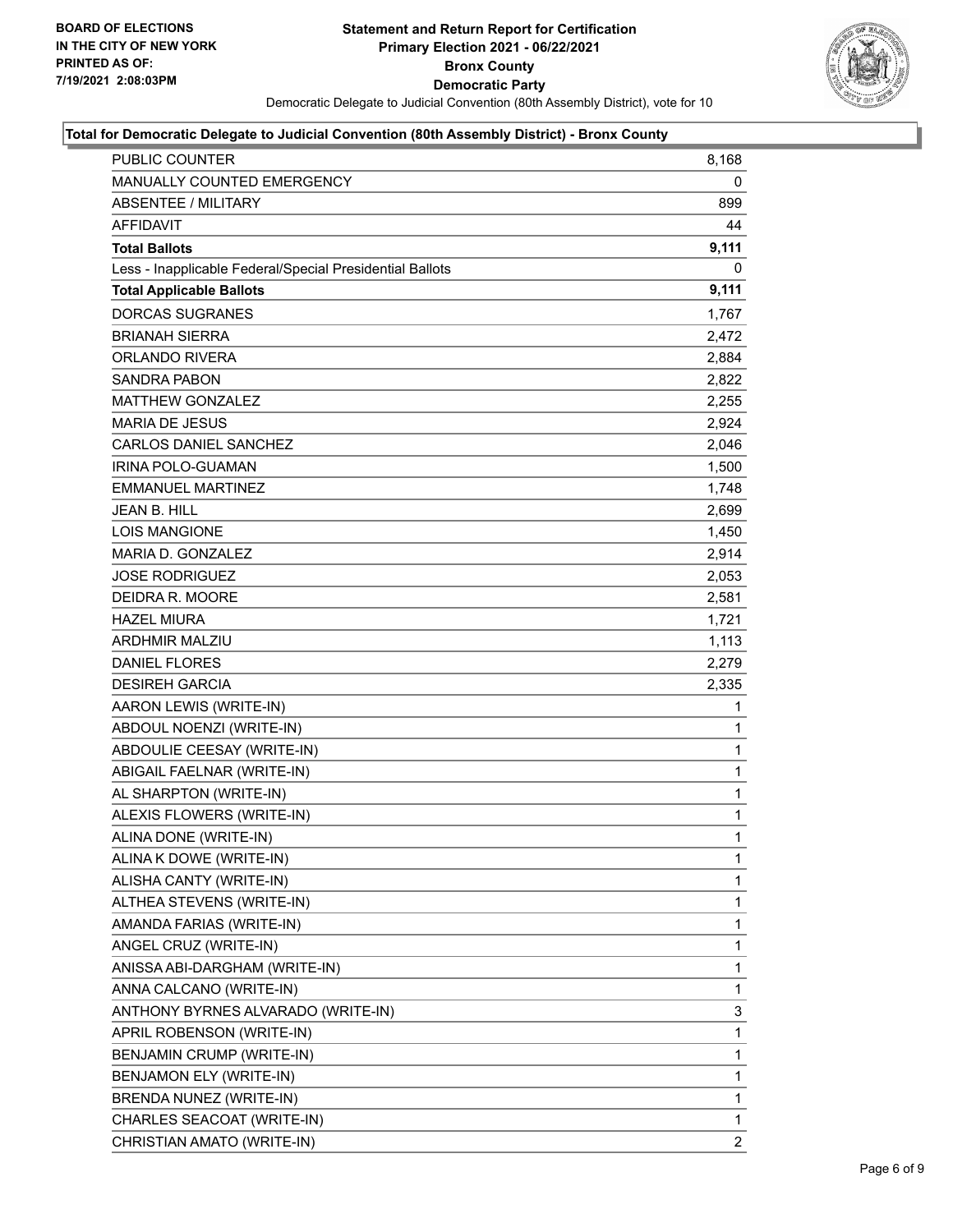

| CHRISTINA NUNEZ (WRITE-IN)          | 1              |
|-------------------------------------|----------------|
| CLIFFANIE BOWMAN (WRITE-IN)         | 1              |
| CY VANCE JR (WRITE-IN)              | 1              |
| CYNTHIA PRISCO (WRITE-IN)           | 1              |
| DAISY GALINDO (WRITE-IN)            | 1              |
| DALLAS DENT (WRITE-IN)              | 3              |
| DANIEL GLEAVE (WRITE-IN)            | 1              |
| DANIEL NUNEZ (WRITE-IN)             | 1              |
| DARCEL CLARK (WRITE-IN)             | 1              |
| DARRYLL WILLIAMS (WRITE-IN)         | 1              |
| DAVID KEELS (WRITE-IN)              | 1              |
| DAVID LANG (WRITE-IN)               | 1              |
| DAVID LAWSON (WRITE-IN)             | 1              |
| DIANA PENA (WRITE-IN)               | 1              |
| DIANE AYALA (WRITE-IN)              | 1              |
| DIANE CUCURALLO (WRITE-IN)          | 1              |
| DIANE LIGHTBOURNE (WRITE-IN)        | 1              |
| DONALD J TRUMP (WRITE-IN)           | $\overline{2}$ |
| DWAYNE DENT (WRITE-IN)              | 3              |
| EDMUND FORD (WRITE-IN)              | 1              |
| EDUARDO NUNEZ (WRITE-IN)            | 1              |
| EFRAIN ALVARADO (WRITE-IN)          | 2              |
| ELISA CRESPO (WRITE-IN)             | 1              |
| ERIC DINOWITZ (WRITE-IN)            | 1              |
| FERNANDO CABRERA (WRITE-IN)         | 1              |
| FIORELA LAGUARDIA (WRITE-IN)        | 1              |
| FRANKLIN ROOSEVELT (WRITE-IN)       | 1              |
| GARHELL BERKLEY (WRITE-IN)          | 1              |
| GEORGE DIAZ JR (WRITE-IN)           | 1              |
| <b>GREG MATHIS (WRITE-IN)</b>       | 1              |
| HECTOR LOPEZ BALLESTEROS (WRITE-IN) | 1              |
| HONG PAN (WRITE-IN)                 | 1              |
| <b>ISCHIA BRAVO (WRITE-IN)</b>      | 1              |
| ISMAEL MALAVE (WRITE-IN)            | 1              |
| JACINTH GRAHAM (WRITE-IN)           | 1              |
| JACOB LUCERO (WRITE-IN)             | 1              |
| JAMES BUDDEY (WRITE-IN)             | 1              |
| JAMES YOUNG (WRITE-IN)              | 1              |
| JARED VAN SMELLENBURG (WRITE-IN)    | 1              |
| JEAN HILL (WRITE-IN)                | 1              |
| JESSE JACKSON (WRITE-IN)            | 1              |
| JODY CHAFOULEAS (WRITE-IN)          | 1              |
| JOHN BENNETT (WRITE-IN)             | 1              |
| JOHN WILLIAMS (WRITE-IN)            | 1              |
| JORGE MARTINEZ (WRITE-IN)           | 1              |
| JORGE MOJICA (WRITE-IN)             | $\mathbf{1}$   |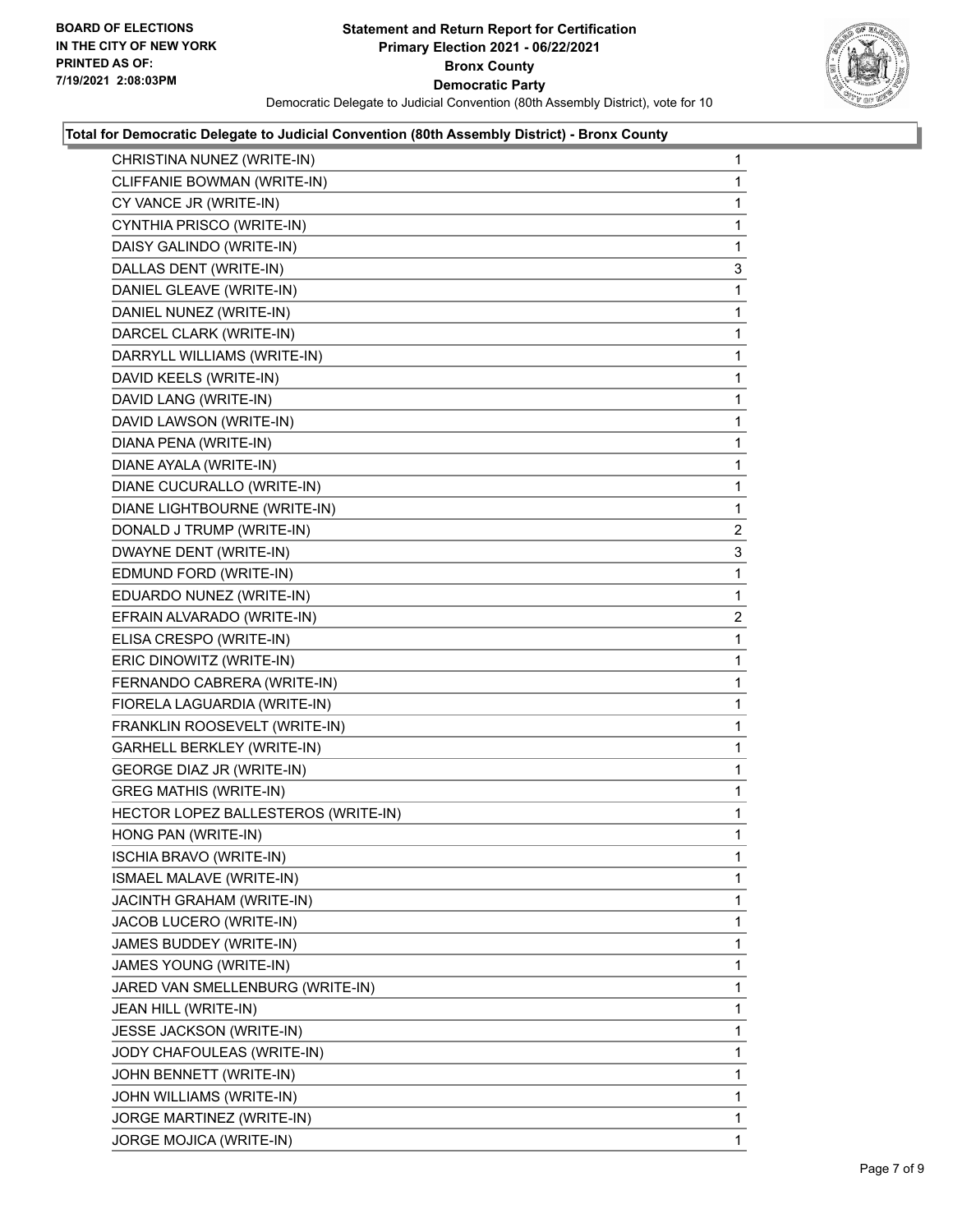

| <b>JOSE GARCIA (WRITE-IN)</b>      | 1              |
|------------------------------------|----------------|
| JOSEPH VILLA (WRITE-IN)            | 1              |
| KELLY MURPHY (WRITE-IN)            | 1              |
| KERRY MCLEAN (WRITE-IN)            | 1              |
| KEVIN CONN (WRITE-IN)              | 1              |
| KEVIN RILEY (WRITE-IN)             | 1              |
| KHADIZHA MUSCHETT (WRITE-IN)       | 1              |
| KIM FRENCH (WRITE-IN)              | 1              |
| KORTNEY B WILSON (WRITE-IN)        | 1              |
| LISA GARRETT (WRITE-IN)            | 1              |
| LOIS MARGIORE (WRITE-IN)           | 1              |
| LOUIS FARRAKHAN (WRITE-IN)         | 1              |
| LUBEN FARBEZ (WRITE-IN)            | 1              |
| LUIS SEPULVEDA (WRITE-IN)          | 1              |
| LUISA BUTLER (WRITE-IN)            | 1              |
| LYNN TOLER (WRITE-IN)              | 1              |
| MARJORIE VALASQUEZ (WRITE-IN)      | 1              |
| MARK GJONAJ (WRITE-IN)             | $\overline{2}$ |
| MARYANN BYRNES ALVARADO (WRITE-IN) | 1              |
| MECCA FOUST (WRITE-IN)             | $\overline{c}$ |
| MEGAN NICOLE DARE (WRITE-IN)       | 1              |
| MELISSA KEITH (WRITE-IN)           | 1              |
| MICHAEL BENEDETTO (WRITE-IN)       | 1              |
| MICHELLE BELFOR (WRITE-IN)         | 1              |
| MIHAMBO HASSEN (WRITE-IN)          | 1              |
| MIN JA HONG (WRITE-IN)             | 1              |
| MINHAZ MAHBUB (WRITE-IN)           | 1              |
| MIOSCATI DERAN (WRITE-IN)          | 1              |
| MYLES AKABAS (WRITE-IN)            | 1              |
| NATHALIO FERNANDEZ (WRITE-IN)      | 1              |
| NAVIED JOOMA (WRITE-IN)            | 1              |
| NICHOLAS PALES (WRITE-IN)          | 1              |
| NICOLE NELSON (WRITE-IN)           | 1              |
| NURUNESA KHANNAM (WRITE-IN)        | 1              |
| PAPER BOY PRINCE (WRITE-IN)        | 1              |
| PATRICK BUTLER (WRITE-IN)          | 1              |
| PAUL HUSSEY (WRITE-IN)             | 1              |
| PETER GALINDO (WRITE-IN)           | 1              |
| PIERINA SANCHEZ (WRITE-IN)         | 1              |
| PRIOCADALAZAR RODRIGUEZ (WRITE-IN) | 1              |
| RAFAEL SALAMANCA (WRITE-IN)        | 1              |
| RAHSHAN LIGHTBOURNE (WRITE-IN)     | 1              |
| RICHARD FORD (WRITE-IN)            | 1              |
| RICHARD SOTO (WRITE-IN)            | 1              |
| ROBERT PRESS (WRITE-IN)            | 1              |
| ROLANDO GALINDO (WRITE-IN)         | 1              |